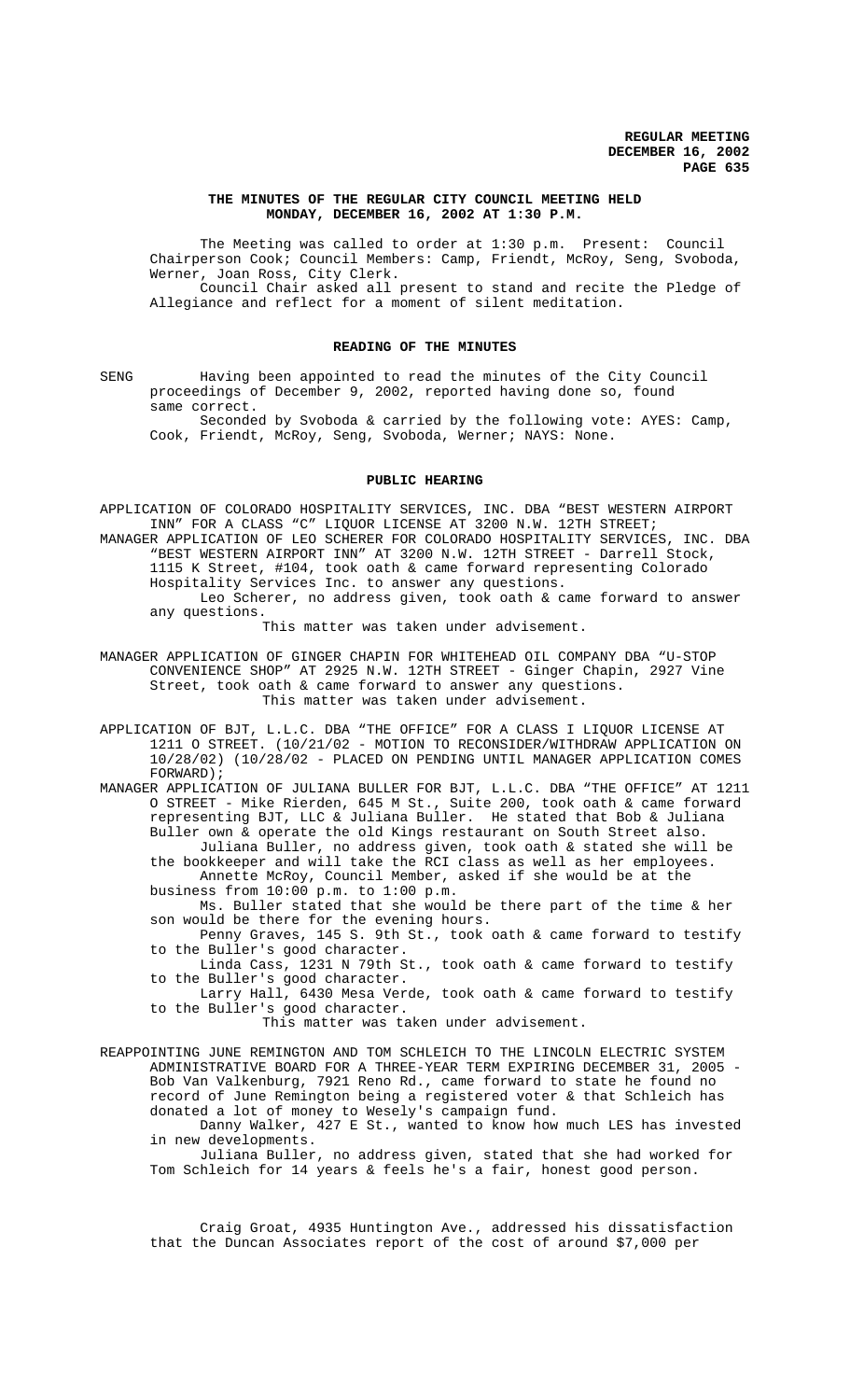single family unit to provide new electrical service not being part of the infrastructure outcome. He feels it should be looked at again. This matter was taken under advisement.

REAPPOINTING NICOLE SIMON TO THE LINCOLN-LANCASTER WOMEN'S COMMISSION FOR A TWO-YEAR TERM EXPIRING JANUARY 1, 2005 - Bob Van Valkenburg, 7921 Reno Rd. asked that the appointees attend the City Council meetings so the public could see who they are.

This matter was taken under advisement.

REAPPOINTING GLENN FRIENDT TO THE DISTRICT ENERGY CORPORATION FOR A TWO-YEAR TERM EXPIRING DECEMBER 31, 2004 - Bob Van Valkenburg, 7921 Reno Rd., stated that Glenn Friendt was the most honest & honorable man that he has known.

This matter was taken under advisement.

ASSESSING THE COSTS INCURRED FOR CUTTING WEEDS AGAINST THE VARIOUS BENEFITTED PROPERTIES FOR THE PERIOD OF JANUARY 1 THROUGH DECEMBER 31, 2002 - Craig Groat 4935 Huntington Ave., came forward about the weed problem in his neighborhood.

This matter was taken under advisement.

APPLICATION OF NEBRASKA AGRI-BUSINESS ASSOCIATION AT 1111 LINCOLN MALL, SUITE 308, TO CONDUCT A RAFFLE WITHIN THE CITY OF LINCOLN FROM DECEMBER 18, 2002 THROUGH JANUARY 30, 2003 - Bill Austin, 301 S. 13th St., Ste. 400, came forward representing the Nebraska Agri-Business Association to answer any questions.

This matter was taken under advisement.

#### **MISCELLANEOUS BUSINESS**

Bob Valentine, 2660 Park Avenue, commented on the spending of \$100,000 to conduct an economic development audit from a firm in Texas. He feels they should use a firm in Nebraska. He also stated that the comparison of Austin to Lincoln wasn't appropriate as Texas doesn't have any income tax or taxes on their automobiles. He says that business executives base their decision as to where to locate on what they can put in their pockets.

Mike Grieger, 2645 Van Dorn, asked for help to build a skywalk to his building, St. George, on "O" Street.

Bob Van Valkenburg, 7921 Reno Road, asked the City Council to think about those affected by higher taxes & hopes that the City Council will help build our City.

Danny Walker, 427 E St., came forward about the Antelope Valley hearings reference the flood plains.

Craig Groat 4935 Huntington Ave., read information from the Turf Management Handbook reference the height at which weeds & grass should be cut. He feels the height should be 6 inches not 12 inches. These matters were taken under advisement.

#### **\*\* END OF PUBLIC HEARING \*\***

# **COUNCIL ACTION**

#### **LIQUOR RESOLUTIONS**

APPLICATION OF COLORADO HOSPITALITY SERVICES, INC. DBA "BEST WESTERN AIRPORT INN" FOR A CLASS "C" LIQUOR LICENSE AT 3200 N.W. 12TH STREET - CLERK read the following resolution, introduced by Ken Svoboda, who moved its adoption for approval:<br>A-81852 BE IT RESOLVED b

BE IT RESOLVED by the City Council of the City of Lincoln, Nebraska:

That after hearing duly had as required by law, consideration of the facts of this application, the Nebraska Liquor Control Act, and the pertinent City ordinances, the City Council recommends that the application of Colorado Hospitality Services, Inc. dba "Best Western Airport Inn" for a Class "C" liquor license at 3200 N.W. 12th Street, Lincoln, Nebraska, for the license period ending October 31, 2003, be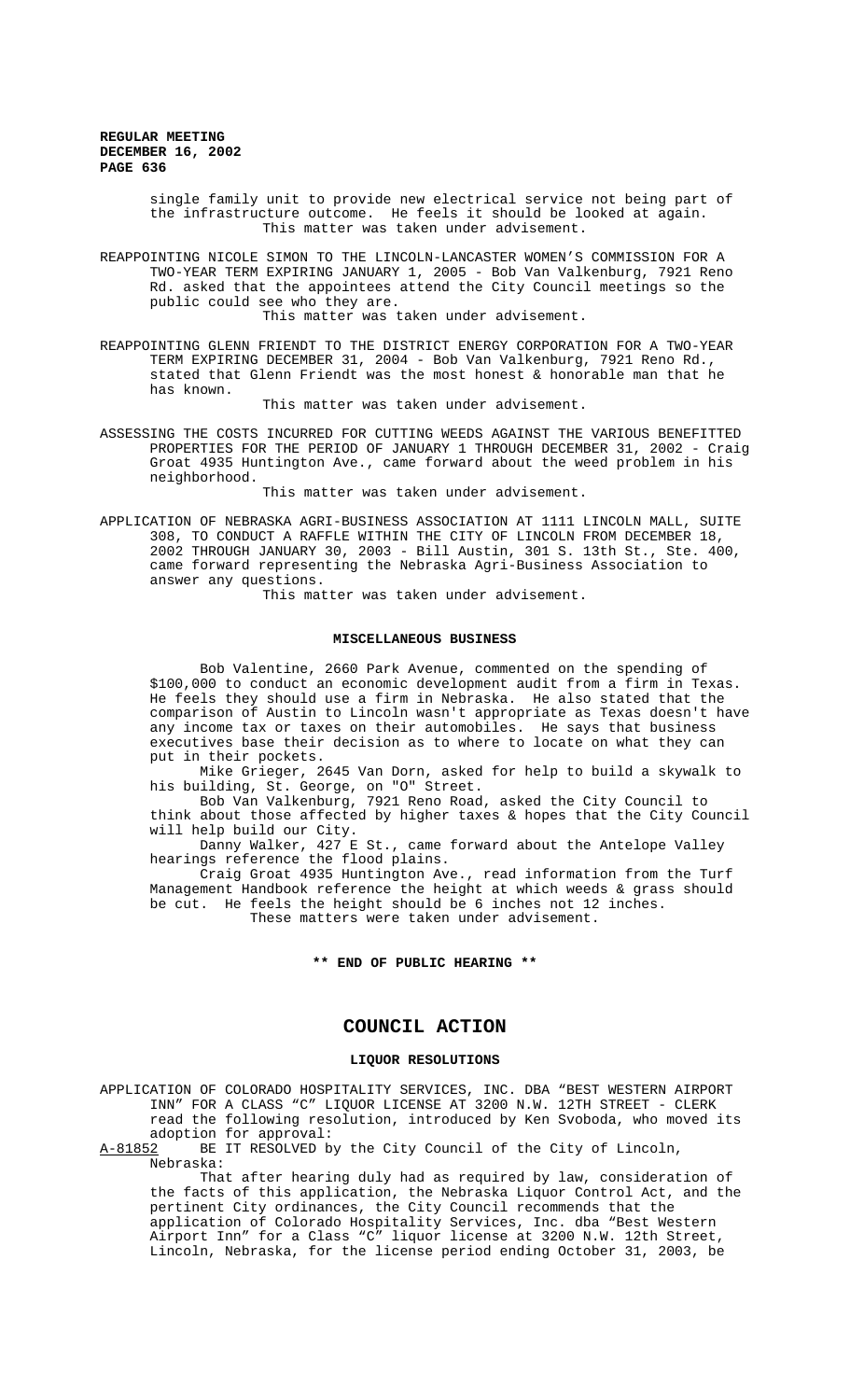approved with the condition that the premise complies in every respect with all city and state regulations. The City Clerk is directed to transmit a copy of this resolution to the Nebraska Liquor Control Commission.

Introduced by Ken Svoboda Seconded by Seng & carried by the following vote: AYES: Camp, Cook, Friendt, McRoy, Seng, Svoboda, Werner; NAYS: None.

MANAGER APPLICATION OF LEO SCHERER FOR COLORADO HOSPITALITY SERVICES, INC. DBA "BEST WESTERN AIRPORT INN" AT 3200 N.W. 12TH STREET - CLERK read the following resolution, introduced by Ken Svoboda , who moved its adoption for approval:<br>A-81853 WHEREAS

A-81853 MHEREAS, Colorado Hospitality Services, Inc. dba "Best Western Airport Inn" located at 3200 N.W. 12th Street, Lincoln, Nebraska has been approved for a Retail Class "C" liquor license, and now requests that Leo Scherer be named manager;

WHEREAS, Leo Scherer appears to be a fit and proper person to manage said business.

NOW, THEREFORE, BE IT RESOLVED by the City Council of the City of Lincoln, Nebraska:

That after hearing duly had as required by law, consideration of the facts of this application, the Nebraska Liquor Control Act, and the pertinent City ordinances, the City Council recommends that Leo Scherer be approved as manager of this business for said licensee. The City Clerk is directed to transmit a copy of this resolution to the Nebraska Liquor Control Commission.

Introduced by Ken Svoboda Seconded by Seng & carried by the following vote: AYES: Camp, Cook, Friendt, McRoy, Seng, Svoboda, Werner; NAYS: None.

MANAGER APPLICATION OF GINGER CHAPIN FOR WHITEHEAD OIL COMPANY DBA "U-STOP CONVENIENCE SHOP" AT 2925 N.W. 12TH STREET - CLERK read the following resolution, introduced by Ken Svoboda, who moved its adoption for approval:

A-81854 WHEREAS, Whitehead Oil Company dba "U-Stop Convenience Shop" located at 2925 N.W. 12th Street, Lincoln, Nebraska has been approved for a Retail Class "D" liquor license, and now requests that Ginger R. Chapin be named manager;

WHEREAS, Ginger R. Chapin appears to be a fit and proper person to manage said business.

NOW, THEREFORE, BE IT RESOLVED by the City Council of the City of Lincoln, Nebraska:

That after hearing duly had as required by law, consideration of the facts of this application, the Nebraska Liquor Control Act, and the pertinent City ordinances, the City Council recommends that Ginger R.<br>Chapin be approved as manager of this business for said licensee. The Chapin be approved as manager of this business for said licensee. City Clerk is directed to transmit a copy of this resolution to the Nebraska Liquor Control Commission.

Introduced by Ken Svoboda Seconded by Seng & carried by the following vote: AYES: Camp, Cook, Friendt, McRoy, Seng, Svoboda, Werner; NAYS: None.

APPLICATION OF BJT, L.L.C. DBA "THE OFFICE" FOR A CLASS I LIQUOR LICENSE AT 1211 O STREET. (10/21/02 - MOTION TO RECONSIDER/WITHDRAW APPLICATION ON 10/28/02) (10/28/02 - PLACED ON PENDING UNTIL MANAGER APPLICATION COMES FORWARD)- CLERK read the following resolution, introduced by Ken Svoboda, who moved its adoption for approval:

A-81855 BE IT RESOLVED by the City Council of the City of Lincoln, Nebraska:

That after hearing duly had as required by law, consideration of the facts of this application, the Nebraska Liquor Control Act, and the pertinent City ordinances, the City Council recommends that the application of BJT, L.L.C. dba "The Office" for a Class "I" liquor license at 1211 O Street, Lincoln, Nebraska, for the license period ending April 30, 2003, be approved with the condition that the premise complies in every respect with all city and state regulations and the following requirements.

1. Written management policies maintained and available to all employees, with a copy to the Lincoln Police Department covering at a minimum the following issues:

a. Prohibiting service to intoxicated patrons and procedures for stopping service to a patron who appears intoxicated.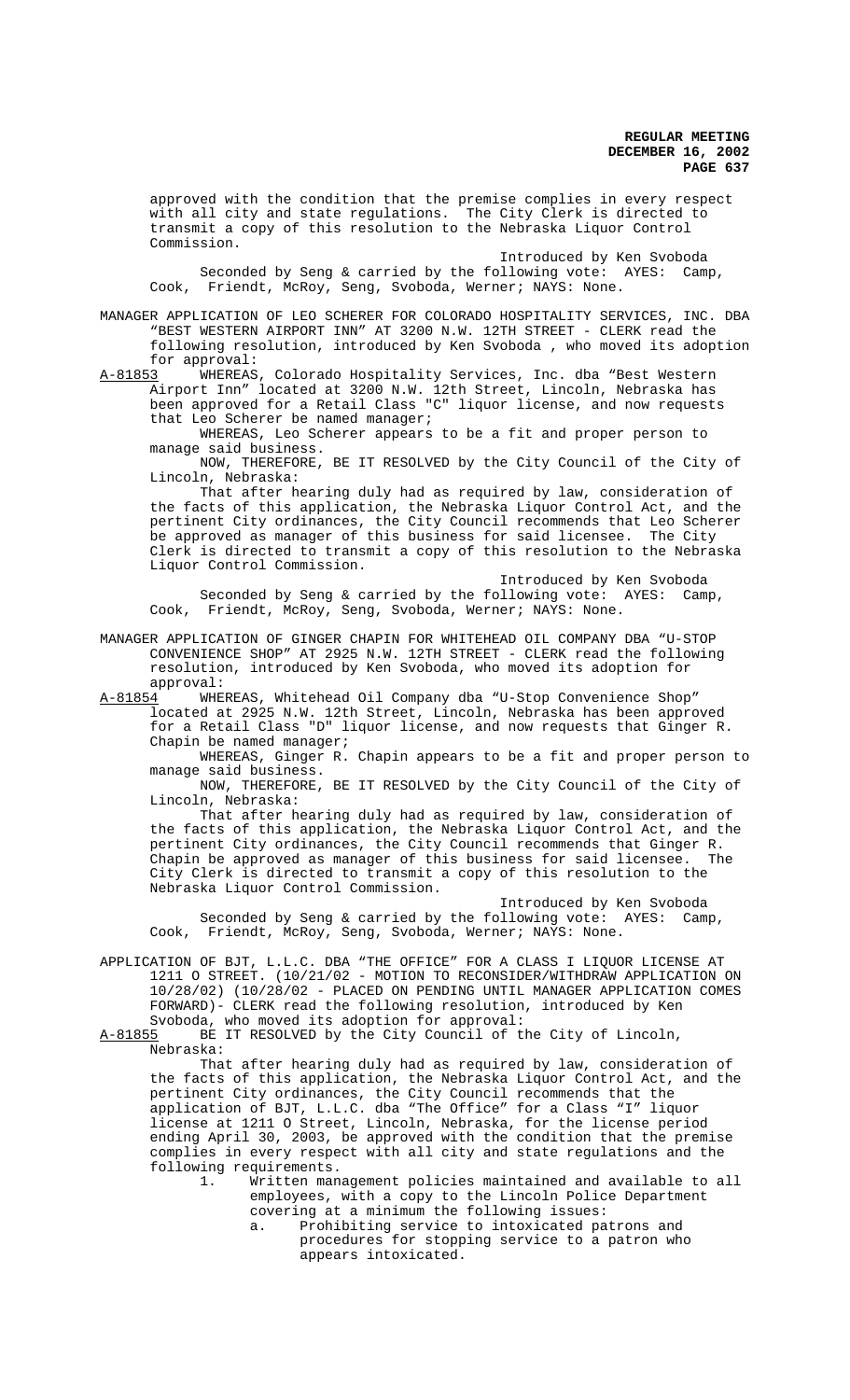- b. Prohibiting service to minors, and procedures specifying circumstances employees are to check patron identification.
- c. Procedures for employees to follow in the event of a fight, argument, or similar disturbance in the establishment.
- 2. A requirement of a staff to patron ratio of at least 1:25. 3. All servers and supervisors, (wait staff, bartenders, managers) to complete an alcohol server education course, or
- equivalent within one month of employment. 4. All employees to be easily identifiable either wearing a distinctive uniform or distinctive nameplate visible from ten feet under prevailing conditions.

BE IT FURTHER RESOLVED the City Clerk is directed to transmit a copy of this resolution to the Nebraska Liquor Control Commission. Introduced by Ken Svoboda

Seconded by Seng & carried by the following vote: AYES: Camp, Cook, McRoy, Seng, Svoboda, Werner; NAYS: Friendt.

MANAGER APPLICATION OF JULIANA BULLER FOR BJT, L.L.C. DBA "THE OFFICE" AT 1211 O STREET - CLERK read the following resolution, introduced by Ken Svoboda, who moved its adoption for approval:<br>A-81856 MHEREAS, BJT, L.L.C. dba "The Office" 1

WHEREAS, BJT, L.L.C. dba "The Office" located at 1211 O Street, Lincoln, Nebraska has been approved for a Retail Class "I" liquor

license, and now requests that Juliana Buller be named manager; WHEREAS, Juliana Buller appears to be a fit and proper person to manage said business.

NOW, THEREFORE, BE IT RESOLVED by the City Council of the City of Lincoln, Nebraska:

That after hearing duly had as required by law, consideration of the facts of this application, the Nebraska Liquor Control Act, and the pertinent City ordinances, the City Council recommends that Juliana Buller be approved as manager of this business for said licensee. The City Clerk is directed to transmit a copy of this resolution to the Nebraska Liquor Control Commission.

Introduced by Ken Svoboda Seconded by Seng & carried by the following vote: AYES: Camp, Cook, Friendt, McRoy, Seng, Svoboda, Werner; NAYS: None.

# **ORDINANCES - 2ND READING - NONE**

#### **RESOLUTIONS**

REAPPOINTING JUNE REMINGTON AND TOM SCHLEICH TO THE LINCOLN ELECTRIC SYSTEM ADMINISTRATIVE BOARD FOR A THREE-YEAR TERM EXPIRING DECEMBER 31, 2005 - CLERK read the following resolution, introduced by Jon Camp, who moved its adoption:<br><u>A-81857</u> BE IT R

BE IT RESOLVED by the City Council of the City of Lincoln, Nebraska:

That the reappointment of June Remington and Tom Schleich to the Lincoln Electric System Administrative Board for three-year terms expiring December 31, 2005 is hereby approved.

Introduced by Jon Camp Seconded by Seng & carried by the following vote: AYES: Camp, Cook, Friendt, McRoy, Seng, Svoboda, Werner; NAYS: None.

REAPPOINTING NICOLE SIMON TO THE LINCOLN-LANCASTER WOMEN'S COMMISSION FOR A TWO-YEAR TERM EXPIRING JANUARY 1, 2005 - CLERK read the following

resolution, introduced by Jon Camp, who moved its adoption: A-81858 BE IT RESOLVED by the City Council of the City of Lincoln, Nebraska:

That the reappointment of Nicole Simon to the Lincoln-Lancaster Women's Commission for a two-year term expiring January 1, 2005 is hereby approved.

Introduced by Jon Camp Seconded by Seng & carried by the following vote: AYES: Camp, Cook, Friendt, McRoy, Seng, Svoboda, Werner; NAYS: None.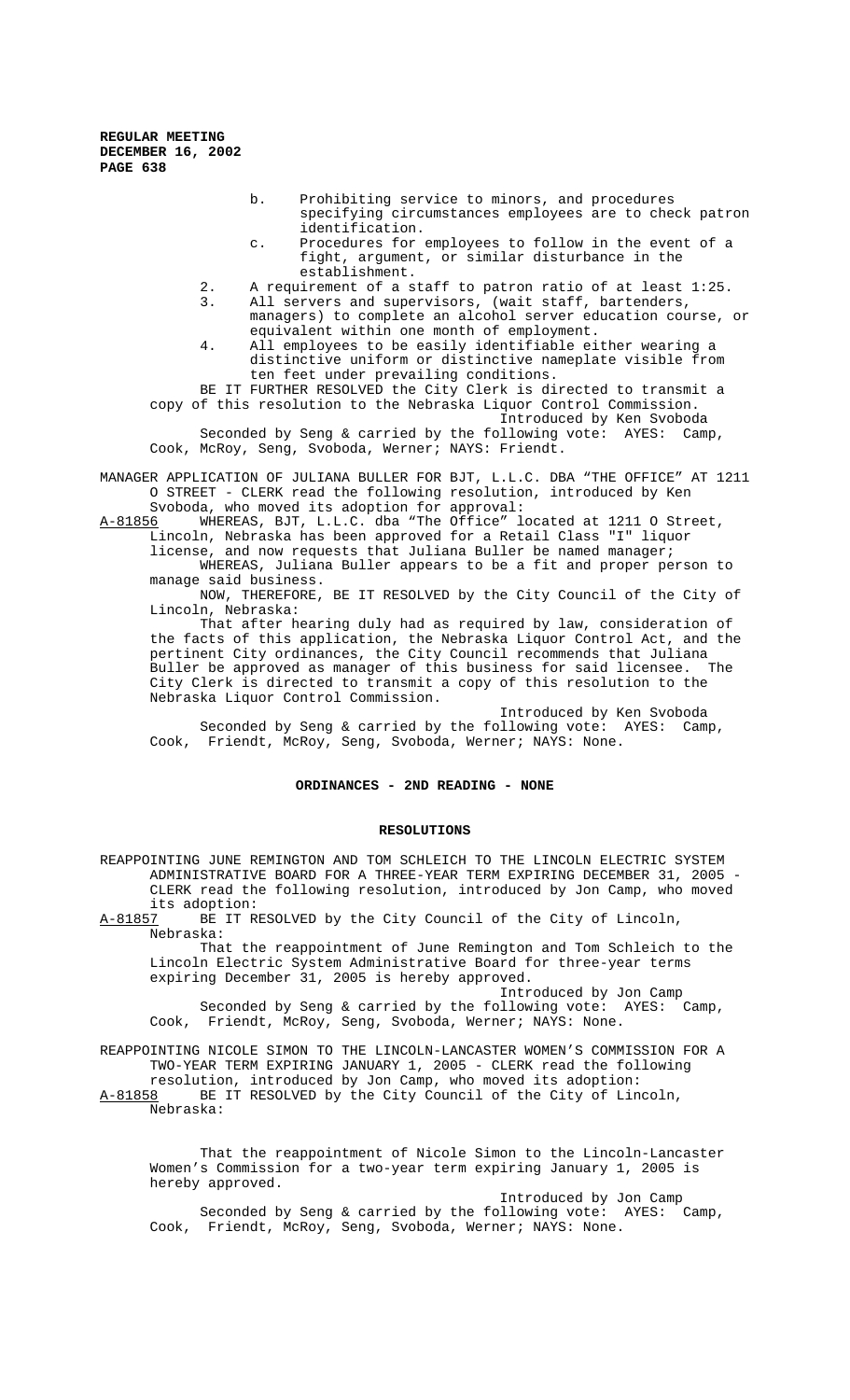REAPPOINTING GLENN FRIENDT TO THE DISTRICT ENERGY CORPORATION FOR A TWO-YEAR TERM EXPIRING DECEMBER 31, 2004 - CLERK read the following resolution, introduced by Jon Camp, who moved its adoption:

A-81859 BE IT RESOLVED by the City Council of the City of Lincoln, Nebraska:

That the reappointment of Glenn Friendt to the District Energy Corporation for a two-year term expiring December 31, 2004 is hereby approved.

Introduced by Jon Camp

Seconded by Seng & carried by the following vote: AYES: Camp, Cook, Friendt, McRoy, Seng, Svoboda, Werner; NAYS: None.

ACCEPTING THE REPORT OF NEW AND PENDING CLAIMS AGAINST THE CITY AND APPROVING DISPOSITION OF CLAIMS SET FORTH THEREIN FOR THE PERIOD OF NOVEMBER 16 - 30, 2002 - PRIOR to reading:

SENG Moved to amend Bill No. 02R-295 by moving the claim of Richard J. Schaaf for \$4,972.12 from the DENIED claims to the ALLOWED claims. Seconded by McRoy & carried by the following vote: AYES: Camp,

Cook, Friendt, McRoy, Seng, Svoboda, Werner; NAYS: None. CLERK Read the following resolution, introduced by Jon Camp, who moved

its adoption:<br>A-81860 BE IT R BE IT RESOLVED by the City Council of the City of Lincoln, Nebraska:

That the claims listed in the attached report, marked as Exhibit "A", dated December 2, 2002, of various new and pending tort claims filed against the City of Lincoln with the Office of the City Attorney or the Office of the City Clerk, as well as claims which have been disposed of, are hereby received as required by Neb. Rev. Stat. § 13-905 (Reissue 1997). The dispositions of claims by the Office of the City Attorney, as shown by the attached report, are hereby approved:<br>ALLOWED

| DENIED                       |           |                 | ALLOWED                |            |
|------------------------------|-----------|-----------------|------------------------|------------|
| Sally D. Peterson            |           | NAS*            | Joel & Suzann Butler   | \$4.500.00 |
| Jody Goff                    |           | 107.00          | Donald & Sylva Finke   | 8,000.00   |
| Travis J. Crozier            |           | 301.05          | Charles & Marge Cooper | 1,500.00   |
| <del>Richard J. Schaaf</del> |           | <del>NAS*</del> | Cameron & Jodi Grabast | 340.00     |
| Allen Hall                   | 50,000.00 |                 | Karen Kuster           | 1,517.05   |
|                              |           |                 | Richard J. Schaaf      | 4,972.12   |

\* No Amount Specified

The City Attorney is hereby directed to mail to the various claimants listed herein a copy of this resolution which shows the final disposition of their claim.

Introduced by Jon Camp

Seconded by Seng & carried by the following vote: AYES: Camp, Cook, Friendt, McRoy, Seng, Svoboda, Werner; NAYS: None.

ASSESSING THE COSTS INCURRED FOR CUTTING WEEDS AGAINST THE VARIOUS BENEFITTED PROPERTIES FOR THE PERIOD OF JANUARY 1 THROUGH DECEMBER 31, 2002 - CLERK read the following resolution, introduced by Jon Camp, who moved its adoption:

A-81861 BE IT RESOLVED by the City Council of the City of Lincoln, Nebraska that:

The costs for cutting, clearing, and removing weeds and other worthless vegetation as shown on the attached list for January 1, 2002 through December 31, 2002 be and the same are hereby assessed against the properties set opposite each amount, as shown thereon.

Introduced by Jon Camp Seconded by Seng & carried by the following vote: AYES: Camp, Cook, Friendt, McRoy, Seng, Svoboda, Werner; NAYS: None.

## APPLICATION OF NEBRASKA AGRI-BUSINESS ASSOCIATION AT 1111 LINCOLN MALL, SUITE 308, TO CONDUCT A RAFFLE WITHIN THE CITY OF LINCOLN FROM DECEMBER 18, 2002 THROUGH JANUARY 30, 2003 - CLERK read the following resolution, introduced by Jon Camp, who moved its adoption:

A-81862 WHEREAS, Nebraska Agri-Business Association has made application for a permit to conduct a raffle in the City of Lincoln pursuant to Chapter 9.32 of the Lincoln Municipal Code; and

WHEREAS, said application complies with all of the requirements of Section 9.32.030 of the Lincoln Municipal Code.

NOW, THEREFORE, BE IT RESOLVED by the City Council of the City of Lincoln, Nebraska:

That, after public hearing duly had as required by Section 9.32.050 of the Lincoln Municipal Code, the City Council does hereby grant a permit to Nebraska Agri-Business Association to conduct a raffle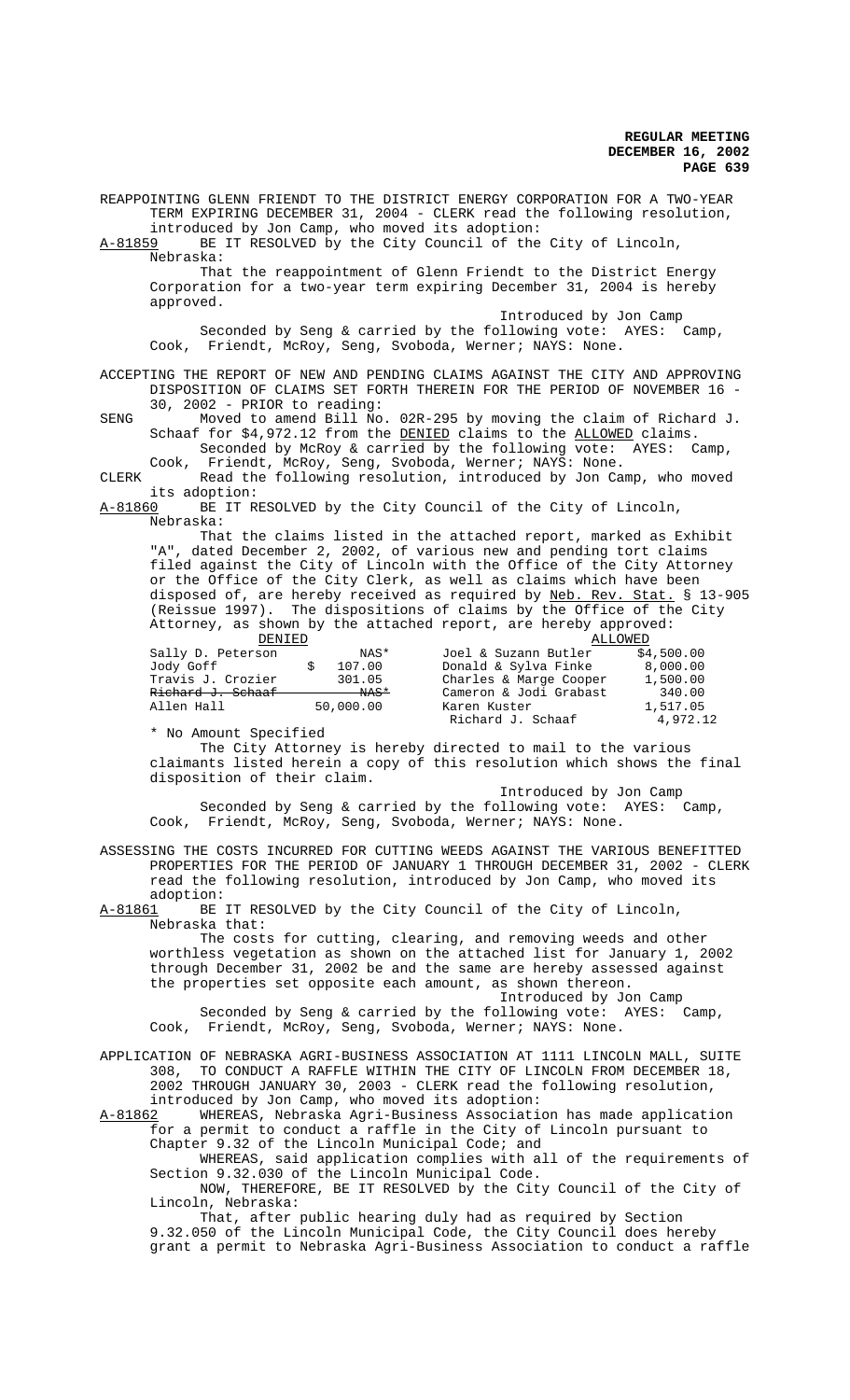in the City of Lincoln in accordance with the application filed by Robert Anderson. The City Clerk is directed to issue a permit upon the payment by the applicant of the required fee, said permit to be valid only for the specific lotteries described in said application and only for a period of one year from the date of approval of this resolution. Said permit shall be subject to all of the conditions and requirements of Chapter 9.32 of the Lincoln Municipal Code.

BE IT FURTHER RESOLVED that pursuant to Section 9.32.080 of the Lincoln Municipal Code, a tax of 5% is imposed upon the gross proceeds received from the sale of raffle chances or tickets within the City of Lincoln, which tax shall be due no later than sixty (60) days after the conclusion of each raffle to be conducted hereunder, and if unpaid at that time, shall thereafter be delinquent.

Introduced by Jon Camp Seconded by Seng & carried by the following vote: AYES: Camp, Cook, Friendt, McRoy, Seng, Svoboda, Werner; NAYS: None.

- SETTING THE HEARING DATE OF MONDAY, JANUARY 13, 2003 AT 1:30 P.M. FOR APP. OF DOUBLE EAGLE BEVERAGE LLC DBA "DOUBLE EAGLE BEVERAGE" FOR A WHOLESALE BEER LICENSE LOCATED AT 5840 NORTH 70 STREET - CLERK read the following resolution, introduced by Jon Camp, who moved its adoption:<br>A-81864 BE IT RESOLVED by the City Council, of the City of Lin
- BE IT RESOLVED by the City Council, of the City of Lincoln, that a hearing date is hereby set for Mon., January 13, 2003, at 1:30 p.m. or as soon thereafter as possible in the City Council Chambers, County-City Building, 555 S. 10th St., Lincoln, NE, for the App. of Double Eagle Beverage LLC dba "Double Eagle Beverage" for a Wholesale Beer License located at 5840 North 70 Street.

If the Police Dept. is unable to complete the investigation by said time, a new hearing date will be set.

Introduced by Jon Camp Seconded by Seng & carried by the following vote: AYES: Camp, Cook, Friendt, McRoy, Seng, Svoboda, Werner; NAYS: None.

#### **PETITIONS & COMMUNICATIONS**

- INFORMAL PETITIONS FOR ALLEY PAVING BETWEEN  $48^{\text{TH}}$  &  $49^{\text{TH}}$  STREETS AND BETWEEN LOWELL AND MERIDETH STREETS SUBMITTED BY KENT KNUDSEN, VICE PRESIDENT OF DAVINCI'S AND LYNN FISHER, OWNER OF GREAT PLACE PROPERTIES AND GLENN YURTH OWNER OF DAIRY QUEEN - CLERK presented said petition which was referred to the Public Works Dept.
- PETITION TO VACATE PUBLIC WAY THE WEST "N" STREET FROM CODDINGTON AVENUE TO ITS TERMINATION APPROXIMATELY 300' TO THE WEST SUBMITTED BY DENNIS G. & MARY JANE BADE - CLERK presented said petition which was referred to the Law Dept.

#### **REPORTS OF CITY OFFICERS**

- CLERK'S LETTER AND MAYOR'S APPROVAL OF ORDINANCES & RESOLUTIONS PASSED BY COUNCIL ON DECEMBER 2, 2002 - CLERK presented said report which was placed on file in the Office of the City Clerk.
- CLERK'S LETTER AND MAYOR'S APPROVAL OF ORDINANCES & RESOLUTIONS PASSED BY COUNCIL ON DECEMBER 9, 2002 - CLERK presented said report which was placed on file in the Office of the City Clerk.

INVESTMENT OF FUNDS FOR DECEMBER 2 THROUGH DECEMBER 6, 2002 - CLERK read the following resolution, introduced by Jon Camp, who moved its adoption: A-81863 BE IT HEREBY RESOLVED BY THE CITY COUNCIL of the City of Lincoln, Nebraska:

 That the attached list of investments be confirmed and approved, and the City Treasurer is hereby directed to hold said investments until maturity unless otherwise directed by the City Council.

Introduced by Jon Camp

Seconded by Seng & carried by the following vote: AYES: Camp,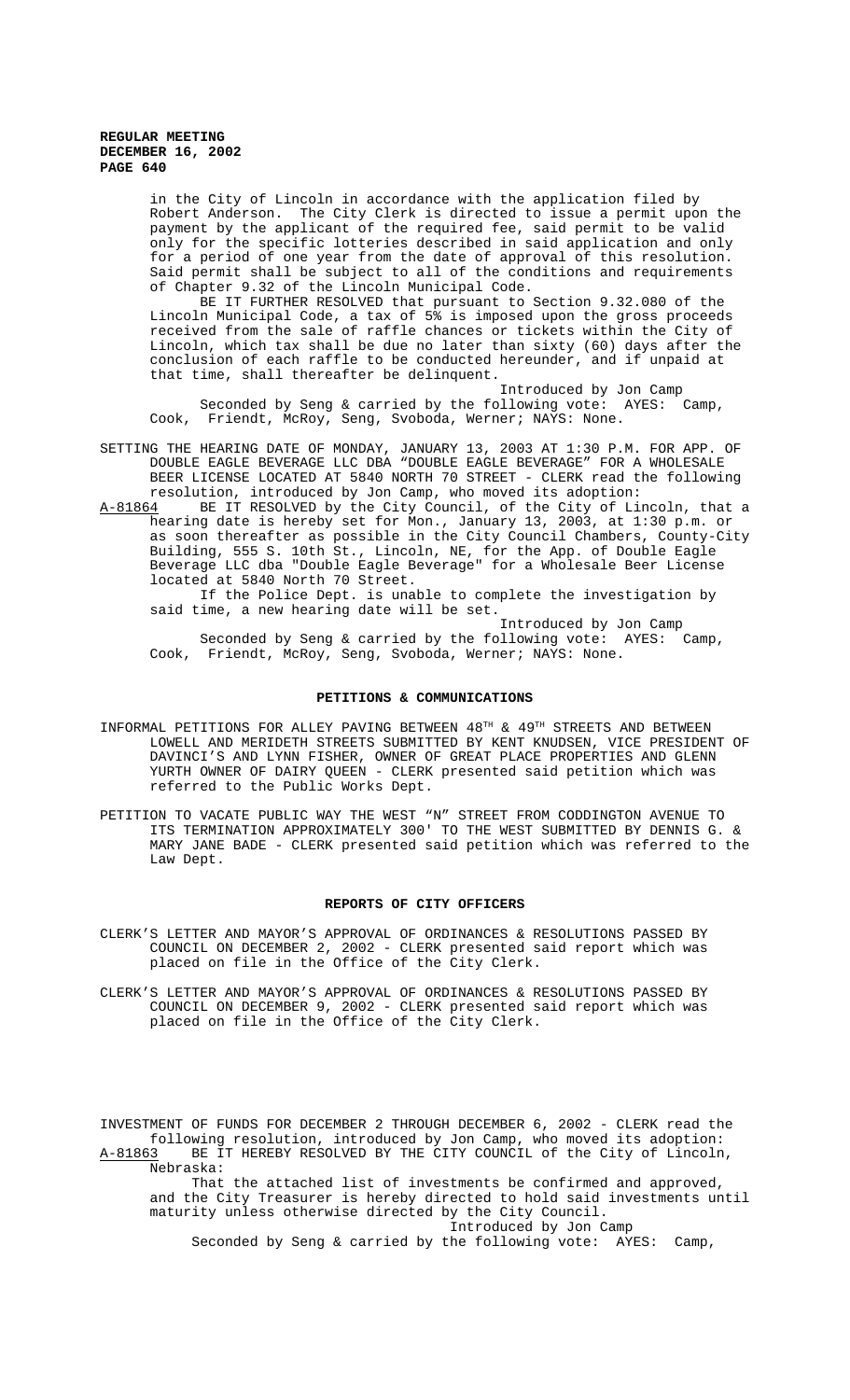Cook, Friendt, McRoy, Seng, Svoboda, Werner; NAYS: None.

REPORT FROM UNL MICROBIOLOGIST FOR WATER TESTING FOR THE MONTH OF NOVEMBER 2002 - CLERK presented said report which was placed on file in the Office of the City Clerk. **(35-01)**

## **ORDINANCES - 1ST READING**

REPEALING ORDINANCE NO. 17924 WHICH CREATED PAVING DISTRICT NO. 2622 IN N. 67TH STREET BETWEEN Y AND X STREETS - CLERK read an ordinance, introduced by Jon Camp, repealing Ordinance No. 17924 which created Paving District No. 2622, which Paving district included all that portion of North 67th Street lying between the South line of "Y" Street and North line of "X" Street describing the benefitted property and providing for the payment of the cost thereof, the first time.

#### **ORDINANCES - 3RD READING**

- AMENDING TITLE 27 OF THE LINCOLN MUNICIPAL CODE (ZONING ORDINANCE) TO ADD A NEW SECTION 27.82.010 TO PROVIDE A TITLE, AUTHORITY AND APPLICABILITY; TO ADD A NEW SECTION 27.82.020 TO PROVIDE LEGISLATIVE FINDINGS AND PURPOSE; TO ADD A NEW SECTION 27.82.030 TO PROVIDE INTENT; TO ADD A NEW SECTION 27.82.040 TO PROVIDE DEFINITIONS; TO ADD A NEW SECTION 27.82.050 TO PROVIDE FOR IMPOSITION OF IMPACT FEES; TO ADD A NEW SECTION 27.82.060 TO PROVIDE EXEMPTIONS FROM IMPACT FEES; TO ADD A NEW SECTION 27.82.070 TO PROVIDE FOR THE CREATION OF AN IMPACT FEE FUND AND IMPACT FEE ACCOUNTS; TO ADD A NEW SECTION 27.82.080 TO PROVIDE FOR REFUNDS OF IMPACT FEES PAID; TO ADD A NEW SECTION 27.82.090 TO PROVIDE FOR POST-ORDINANCE DEVELOPER AGREEMENTS REGARDING IMPACT FEE FACILITIES; TO ADD A NEW SECTION 27.82.100 TO PROVIDE FOR DEVELOPER REIMBURSEMENT FOR PRE-ORDINANCE PARTICIPATION IN FINANCING OR CONSTRUCTING IMPACT FEE FACILITIES; AND TO ADD A NEW SECTION 27.82.110 TO PROVIDE FOR MISCELLANEOUS PROVISIONS. (IN CONNECTION W/02-161, 02R-247) (HOUSING AUTHORITY -MOTION TO AMEND) (11/18/02 - MOTION TO DELAY TO 12/9/02, FAILED, 3-4, COOK, MCROY & WERNER ASSENTING, PLACED ON PENDING WITH NO DATE CERTAIN, 4-3; COOK, SENG, & WERNER DISSENTING)(12/2/02 - TO HAVE  $ACTION$   $12/16/02$ ) - PRIOR to reading:<br>FRIENDT Moved Amendment No 1 of Bill
- Moved Amendment No. 1 of Bill No. 02-160 on page 5, between lines 17 and 18, insert the following:

"(s) Under the legislative findings in the Nebraska Housing Agency Act (Neb. Rev. Stat. §§ 71-1572 to 71-15,168 (2000 Cum. Supp.) the Nebraska Legislature declares that there exists in this state a shortage of residential housing that is decent, safe, sanitary, and affordable to persons of low and moderate income which cannot be remedied by the ordinary functioning of private enterprise alone; that the provision of such affordable housing is a public purpose which can best be carried out by affording local housing agencies the necessary powers to enable them to carry out their purposes. Under the Act, a local housing agency is declared to be a political subdivision of the State and is granted the power to condemn property for the purpose of providing affordable housing subject to local planning, zoning, and building codes. The Housing Authority of the City of Lincoln was established by the City in 1946 and is a local housing agency under the Act and as such is subject to the City's zoning regulations. However, the Act encourages intergovernmental cooperation between the Housing Authority of the City of Lincoln and the City and specifically authorizes the City to grant exceptions from its zoning regulations in order to facilitate development in furtherance of the purposes of the Act. The Act further authorizes the City of Lincoln incur the entire expense of any public improvements made by the City for the purpose of aiding and cooperating with the Housing Authority of the City of Lincoln's provision of affordable housing pursuant to the Act. Therefore, in consideration of the State's policy that the City cooperate with the Housing Authority of the City of Lincoln in order to promote and facilitate the Housing Authority of the City of Lincoln's construction of decent, safe and sanitary housing which is affordable to persons of low and moderate income, all impact fees should be waived for such development."

2. On page 5, line 18, delete the letter "(s)" and insert in lieu thereof the letter " $(t)$ ".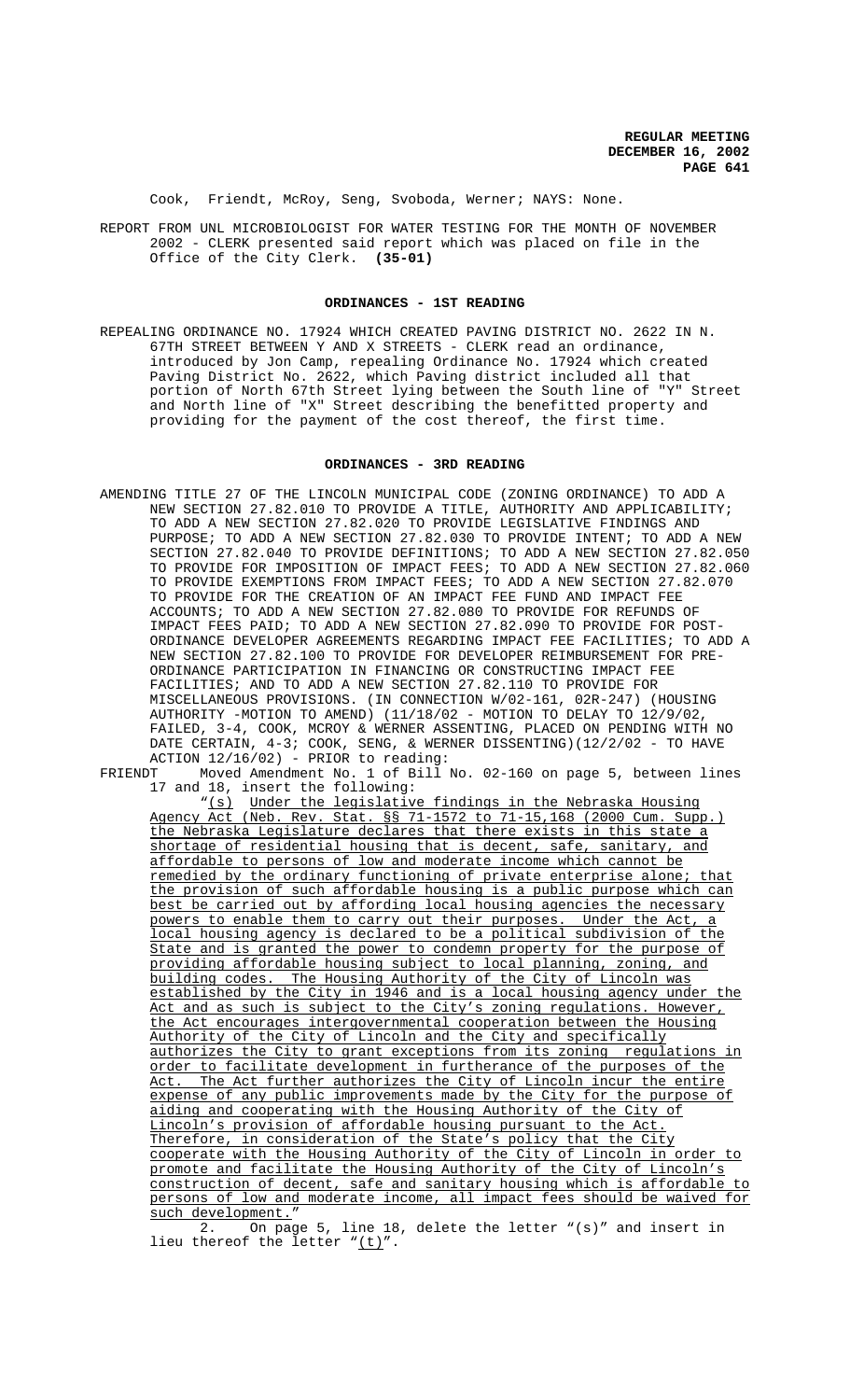3. On page 18, between lines 17 and 18, insert the following: "(9) Development or construction by the Housing Authority of the City of Lincoln pursuant to the Nebraska Housing Agency Act. Seconded by Seng & carried by the following vote: AYES: Camp, Cook, Friendt, McRoy, Seng, Svoboda, Werner; NAYS: None. SVOBODA Moved Amendment No. 4 of Bill No. 02-160 as follows: On page 32, delete lines 9 through 15, and insert in lieu thereof the following: "(i) There shall be no discretion to reduce impact fees." Seconded by Friendt & **LOST** by the following vote: AYES: Svoboda; NAYS: Camp, Cook, Friendt, McRoy, Seng, Werner. SVOBODA Moved Amendment No. 3 of Bill No. 02-160 as follows: 1. On page 32, line 11 delete the word "Mayor" and insert in lieu thereof the following: "City Council by an affirmative vote of at least five of its members". 2. On page 32, line 14, delete the word "Mayor" and insert in lieu thereof "City Council". Seconded by Seng & carried by the following vote: AYES: Camp, Cook, Friendt, McRoy, Seng, Svoboda, Werner; NAYS: None. CAMP Moved Amendment No. 5 of Bill No. 02-160 as follows: 1. On page 18, line 2, delete the word "medium" and insert in lieu thereof the word median. 2. On page 18, line 5, delete the word "medium" and insert in lieu thereof the word median. Seconded by Seng & carried by the following vote: AYES: Camp, Cook, Friendt, McRoy, Seng, Svoboda, Werner; NAYS: None. FRIENDT Moved to amend Amendment No. 6 by adding a sentence that says, "The City Council will establish the study criteria and select the consultant, if any". Seconded by Camp & carried by the following vote: AYES: Camp, Cook, Friendt, McRoy, Seng, Svoboda, Werner; NAYS: None. 0CAMP Moved to amend Amendment No. 6 by deleting the word "first" to read "periodic review". Seconded by Seng & carried by the following vote: AYES: Camp, Cook, Friendt, McRoy, Seng, Svoboda, Werner; NAYS: None. MCROY Moved amended Amendment No. 6 of Bill No. 02-160 as follows: 1. On page 35, between lines 13 and 14, insert a new Section 19 to read as follows: Section 19. In the periodic review that is to occur at least once every three years an economic analysis of the effects of impact fees on affordable housing and the local economy and that the City Council will establish the study criteria and select the consultant, if any. 2. On page 35, line 14, renumber Section 19 as Section 20. Seconded by Seng & carried by the following vote: AYES: Camp, Cook, Friendt, McRoy, Seng, Svoboda, Werner; NAYS: None. FRIENDT Moved Amendment No. 8 of Bill No. 02-160 as follows:<br>1. On page 4, delete lines 9 through 18 in their entire 1. On page 4, delete lines 9 through 18 in their entirety. 2. On page 18, line 20, through page 19, line 5, delete entire paragraph. 3. On page 27, lines 16 and 17, delete the following words: "not subject to an exception from impact fees pursuant to Section 27.82.060(b)(1)." Seconded by Svoboda & **LOST** by the following vote: AYES: Camp, Friendt, Svoboda; NAYS: Cook, McRoy, Seng, Werner. CAMP Moved Amendment No. 13 as follows: On page 18, lines 7 and 8, delete the following: "located outside of a low or moderate income area. Seconded by Friendt. No vote taken.

CAMP Moved to Withdraw motion for Amendment No.13.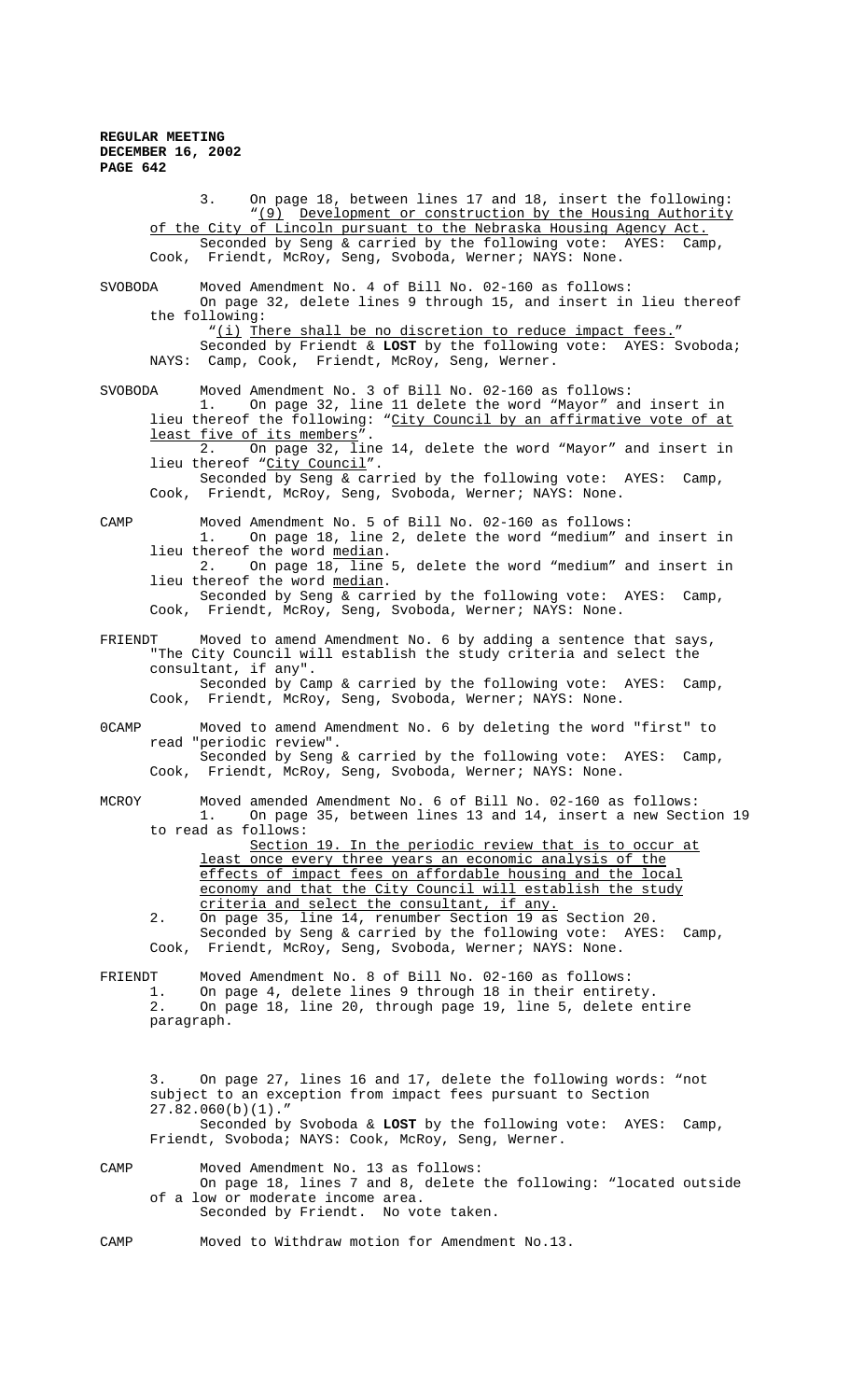Seconded by Friendt & carried by the following vote: AYES: Camp, Cook, Friendt, McRoy, Seng, Svoboda, Werner; NAYS: None.

#### **TOOK BREAK 3:40 P.M RECONVENED 4:00 P.M.**

WERNER Moved to reconsider of Amendment No. 8 of Bill No. 02-160. Seconded by Svoboda & carried by the following vote: AYES: Camp, Friendt, McRoy, Svoboda, Werner; NAYS: Cook, Seng.

WERNER Moved a re-vote of Amendment No. 8. which eliminates the category exemptions.

Seconded by Seng & carried by the following vote: AYES: Camp, Friendt, McRoy, Svoboda, Werner; NAYS: Cook, Seng.

FRIENDT Moved Amendment No. 14 as follows:<br>1. On page 15, lines 16 to 17,

1. On page 15, lines 16 to 17, delete the words "at such person's cost" and insert in lieu thereof the following: at City expense.

 $\overline{2}$ . On page 16, at the end of line 8, add the following: If such study is rejected, or if the impact fee administrator requires modifications, such rejection or required modifications shall be accompanied by detailed findings and reasons for such rejection or required modifications.

Seconded by Seng & carried by the following vote: AYES: Camp, Cook, Friendt, McRoy, Seng, Svoboda, Werner; NAYS: None.

FRIENDT Moved Amendment No. 10 of Bill No. 02-160 as follows: On page 27, Line 13, delete the words "Developer Reimbursement" and insert in lieu thereof "<u>Credit Against Impact Fees</u>".

On page 27, lines 19 and 20, after the word "interest", delete the words "with the right or entitlement to a reimbursement which has been expressly transferred or assigned to the successor in interest; and delete the words "cash reimbursement" and add in lieu thereof "<u>credit</u> against impact fees".

On 28, line 1, delete the word "Reimbursement" and insert in lieu thereof the words "Credit against impact fees".

On 28, line 2, delete the word "reimbursement" and insert in lieu thereof the word "credit".

5. On page 29, line 6, delete the word "reimbursement" and insert in lieu thereof the word "credit".

6. On page 29, following the period at the end of line 11, add the following: "The amount so calculated shall be allowed as a credit against impact fees, prorated to all remaining undeveloped land within the development.<br>7. On page 29

7. On page 29, line 12, delete the word "reimbursement" and insert in lieu thereof the word "<u>credit</u>"; delete the word "provided" and insert in lieu thereof the word "allowed". 8. On page 29, line 15, delete the word "reimbursement" and insert in

lieu thereof the word "credit"

9. On page 29, line 16, delete the word "reimbursement" and insert in lieu thereof the word "<u>credit</u>".<br>10. On page 29. line 17. dele

On page 29, line  $\overline{17}$ , delete the word "reimbursement" and insert in lieu thereof the word "credit".

11. On page 29, line 18, delete the word "reimbursement" and insert in lieu thereof the word "credit".

12. On page 30, line 1, delete the word "Reimbursement" and the word "Reimbursements" and insert the word "credit" in each instance.

Seconded by Svoboda & carried by the following vote: AYES: Camp, Friendt, McRoy, Svoboda, Werner; NAYS: Cook, Seng.

SVOBODA Moved to withdraw Amendment No. 9 of Bill No. 02-160 since Amendment No. 10 will take care of it.

FRIENDT Moved Amendment No. 15 as follows: 1. On page 33, line 6, insert the following after "unjust": The City Council shall make specific and detailed findings of fact with respect to each controverted issue on appeal. Seconded by Seng & carried by the following vote: AYES: Camp, Cook, Friendt, McRoy, Seng, Svoboda, Werner; NAYS: None.

CAMP Moved Amendment No. 17 as follows:

1. On page 25, line 17, add the following after the word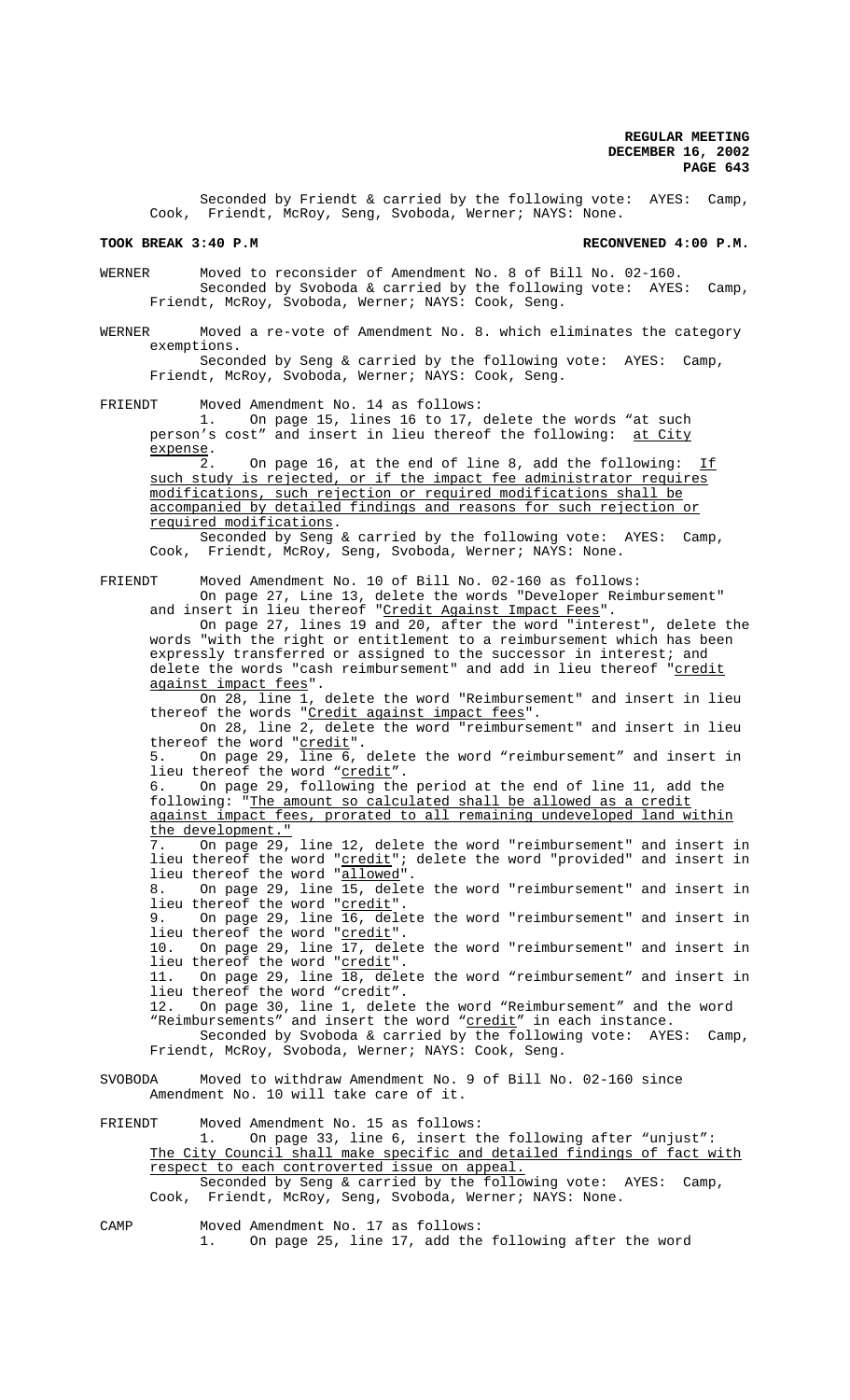"City": nor shall impact fees paid in one Benefit District be used to reimburse for construction of Impact Fee Facilities in another Benefit District. Seconded by Seng & carried by the following vote: AYES: Camp, Cook, Friendt, McRoy, Seng, Svoboda, Werner; NAYS: None. SVOBODA Moved Amendment No. 20 as follows: 1. On page 9, lines 9 and 10, delete the words "water and wastewater systems".<br>2. On page 2. On page 9, lines 18 and 19, delete the words "water storage reservoirs, water pumping stations, wastewater trunk lines". 3. On page 12, line 10, delete the words "a water system impact fee, water distribution impact fee, wastewater impact fee" and insert in lieu thereof the following: "an". 4. On page 13, line 17, delete the following: "or meter size." 5. On page 13, line 20, insert the word "of" after the word "type, and delete the following ", or meter size". 6. On page 14, lines 3 through 7, delete the paragraph in its entirety. 7. On page 14, line 8, delete the words "or meter size". 8. On page 14, line 10, delete the words "or meter size". 9. On page 14, line 15, delete the words "meter size". 10. On page 14, line 17, delete the words "meter size". 11. On page 19, delete lines 6 through 13. 12. On page 21, lines 8 through 12, delete words "(1) water system impact fees, water distribution impact fees, and wastewater impact fees may be spent for water system impact fee facility improvements, water distribution impact fee facility improvements, and wastewater impact fee facility improvements, respectively, outside the corporate limits of the City which benefit the district in which they were collected, and (2)"<br>13. On page 21, 13. On page 21, delete lines 16 through 20. 14. On page 22, delete lines 1 and 2. 15. On page 22, line 3, delete "(4), and insert in lieu thereof  $"\frac{(1)}{16}.$ On page 22, line 3, delete "(5, and insert in lieu thereof  $\frac{1}{2}$ ".<br>17 On page 25, lines 19 and 20, delete the words "water storage reservoirs, water pumping stations, wastewater trunk lines, and". On page 27, lines 21 and 22, delete the words "water storage reservoirs, water pumping stations, wastewater trunk lines and". On page 35, line 2, delete the words "Water Distribution Impact Fee Benefit Areas Map,". 20. On page 35, line 4, change the numeral "4" to "3". Seconded by Camp & **LOST** by the following vote: AYES: Camp, Svoboda: NAYS: Cook, Friendt, McRoy, Seng, Werner. FRIENDT Moved Amendment No. 21 as follows: 1. On page 21, line 18, delete the numeral "7" and insert "9". 2. On page 21, line 20, delete the numeral "7" and insert "9". 3. On page 22, line 3, delete the numeral "7" and insert "9". 4. On page 22, line 5, delete the numeral "7" and insert "9". 5. On page 22, line 9, delete the numeral "7" and insert "9". 6. On page 22, line 11, delete the numeral "7" and insert "9". 7. Substitute the Water Distribution Impact Fee Benefit Areas Map, the Arterial Street Impact Fee Benefit Areas Map, and the Neighborhood Park and Trail Impact Fee Benefit Areas Map attached

hereto and marked as Exhibit Nos. 2 through 4, for Exhibit Nos. 2 through 4 presently attached to Bill No. 02-160 and adopted on page 35, line 4 under Section 16 of Bill No. 02-160. Seconded by Svoboda & **LOST** by the following vote: AYES: Camp, Friendt, Svoboda: NAYS: Cook, McRoy, Seng, Werner.

SENG Moved Amendment No. 22 as follows: 1. On page 21, line 3, delete the words "Subsections (a) and (b)" and insert the words "Subsection  $(a)(6)$ ,  $(7)$ , and  $(8)$ ". Seconded by Friendt & carried by the following vote: AYES: Camp, Cook, Friendt, McRoy, Seng, Svoboda, Werner; NAYS: None.

**TOOK BREAK 5:00 P.M. RECONVENED 5:27 P.M.**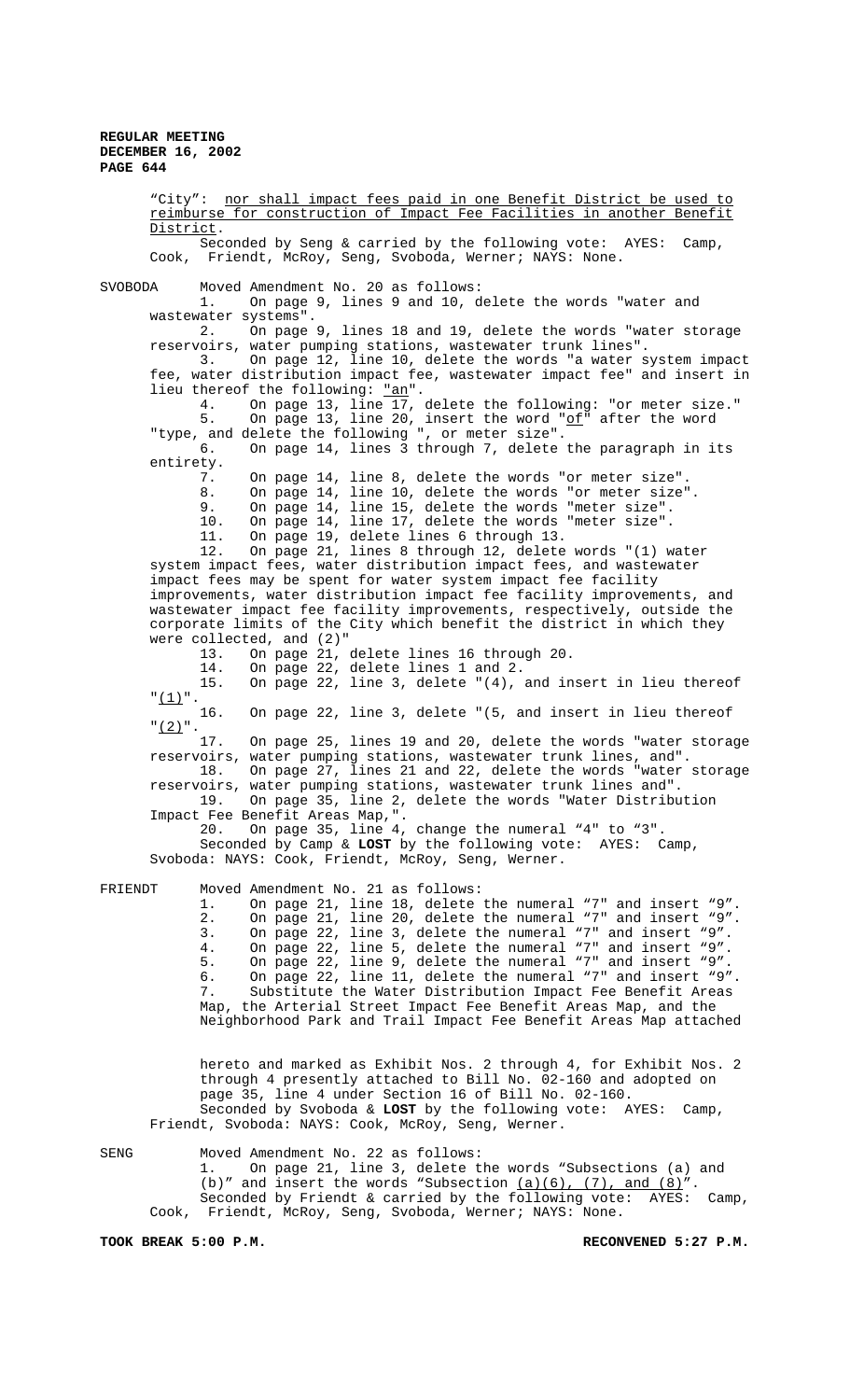- MCROY Moved to amend Amendments 8 & 10 to broaden category exemptions to apply to any written agreement. No Second.
- MCROY Withdrew the above motion.
- SVOBODA Moved to delay action to 1/6/03. Seconded by Camp & **LOST** by the following vote: AYES: Camp, Friendt, Svoboda; NAYS: Cook, McRoy, Seng, Werner.
- SENG Moved to reconsider Amendment No. 10. Seconded by McRoy & carried by the following vote: AYES: Cook, McRoy, Seng, Werner; NAYS: Camp, Friendt, Svoboda.
- MCROY Moved to retain Amendment No. 10. Seconded by Seng & **LOST** by the following vote: AYES: Camp, Friendt, Svoboda: NAYS: Cook, McRoy, Seng, Werner.
- MCROY Moved to reconsider Amendment No. 8. Seconded by Seng & carried by the following vote: AYES: Cook, McRoy, Seng, Werner; NAYS: Camp, Friendt, Svoboda.
- MCROY Moved amend Amendment No. 8 on page 18, line 20 by deleting the word annexation. No second.
- MCROY Withdrew the amendment to delete the word annexation on page 18, line 20 of Amendment No. 8.
- CAMP Moved to delay action on Bill No.02-160 to 1/13/03. Seconded by Svoboda & carried by the following vote: AYES: Camp, Cook, Friendt, McRoy, Seng, Svoboda, Werner; NAYS: None.
- CLERK Read an ordinance, introduced by Jon Camp, amending Title 27 of the Lincoln Municipal Code relating to zoning by adding a new section numbered 27.82.010 to provide a title, authority and applicability; adding a new section numbered 27.82.020 to provide legislative findings and purpose; adding a new section numbered 27.82.030 to provide intent; adding a new section numbered 27.82.040 to provide definitions; adding a new section numbered 27.82.050 to provide for imposition of impact fees; adding a new section numbered 27.82.060 to provide exemptions from impact fees; adding a new section numbered 27.82.070 to provide for the creation of an impact fee fund and impact fee accounts; adding a new section numbered 27.82.080 to provide for refunds of impact fees paid; adding a new section numbered 27.82.090 to provide for post-ordinance developer agreements regarding Impact Fee Facilities; adding a new section numbered 27.82.100 to provide for developer reimbursement for participation in financing or constructing Impact Fee Facilities; adding a new section numbered 27.82.110 to provide for miscellaneous provisions, the third time.
- AMENDING TITLE 26 OF THE LINCOLN MUNICIPAL CODE (LAND SUBDIVISION ORDINANCE) TO AMEND SECTION 26.23.040 TO MODIFY THE REFERENCE TO THE COMPREHENSIVE PLAN AND TO INCREASE THE MINIMUM RIGHT-OF-WAY WIDTH FOR BIKEWAYS FROM A 14-FOOT EASEMENT TO A 20-FOOT EASEMENT; AND TO AMEND SECTION 26.23.160 TO REQUIRE A DEDICATION OF LAND OR PAYMENT OF AN IMPACT FEE FOR NEIGHBORHOOD PARKS AND TRAILS.(IN CONNECTION W/02-160, 02R-247) (11/18/02 - MOTION TO DELAY TO 12/9/02, FAILED, 3-4, COOK, MCROY & WERNER ASSENTING, PLACED ON PENDING WITH NO DATE CERTAIN, 4-3; COOK, SENG, & WERNER DISSENTING)  $(12/2/02 - T0)$  HAVE ACTION  $12/16/02$ ) - PRIOR to reading:
- CAMP Moved to delay action on Bill No. 02-161 to 1/13/03. Seconded by Svoboda & carried by the following vote: AYES: Camp, Cook, Friendt, McRoy, Seng, Svoboda, Werner; NAYS: None.

CLERK Read an ordinance, introduced by Jon Camp, amending Section 26.23.040 of the Lincoln Municipal Code to amend Table 26.23.040 to modify the reference to the Comprehensive Plan and to increase the minimum right-of-way width for bikeways from a 14-foot easement to a 20 foot easement; amending Section 26.23.160 of the Lincoln Municipal Code to require a dedication of land or payment of an impact fee for neighborhood parks and trails; and repealing Sections 26.23.040, 26.23.160 of the Lincoln Municipal Code as hitherto existing, the third time.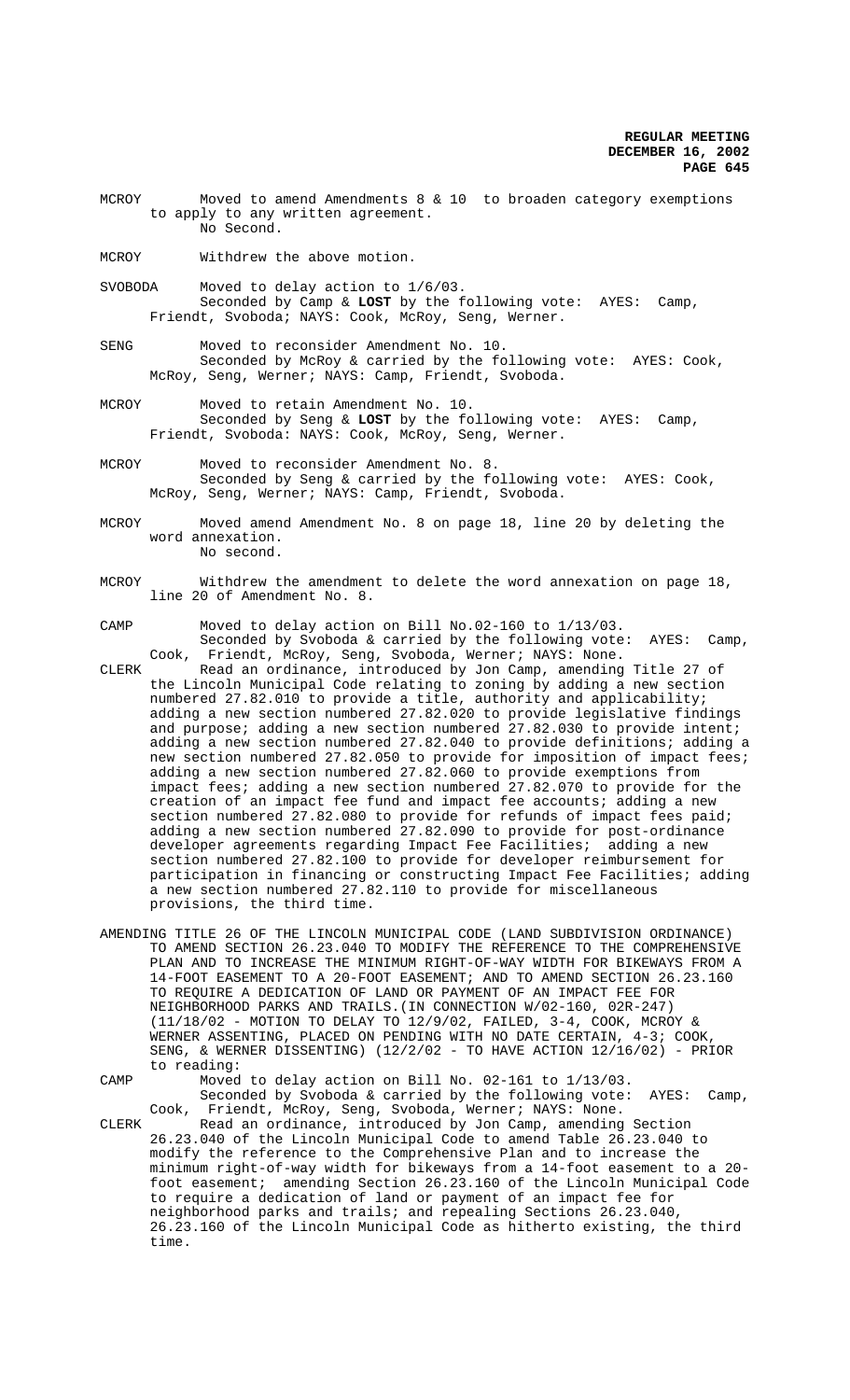ADOPTING THE WATER SYSTEM IMPACT FEE, WATER DISTRIBUTION IMPACT FEE, WASTEWATER IMPACT FEE, ARTERIAL STREET IMPACT FEE, AND NEIGHBORHOOD PARK AND TRAIL IMPACT FEE SCHEDULES TO BE USED TO DETERMINE THE AMOUNT OF EACH REQUIRED IMPACT FEE PURSUANT TO THE REQUIREMENT OF THE IMPACT FEE ORDINANCE. (IN CONNECTION W/02-160, 02-161)(PLANNING DEPT -MOTION TO AMEND) (11/18/02 - MOTION TO DELAY TO 12/9/02, FAILED, 3-4, COOK, MCROY & WERNER ASSENTING, PLACED ON PENDING WITH NO DATE CERTAIN, 4-3; COOK, SENG, & WERNER DISSENTING) (12/2/02 - TO HAVE ACTION 12/16/02)- PRIOR to reading:

- CAMP Moved to delay action on Bill No. 02R-247 to 1/13/03. Seconded by Svoboda & carried by the following vote: AYES: Camp, Cook, Friendt, McRoy, Seng, Svoboda, Werner; NAYS: None.
- APPROVING A SUBLEASE AGREEMENT BETWEEN THE CITY AND DYNAMIC EDUCATIONAL SYSTEMS, INC. REPRESENTING JOB CORPS FOR A SUBLEASE OF SPACE AT THE ONE STOP CENTER, 1010 N STREET, TO PROVIDE JOB TRAINING AND EMPLOYMENT SERVICES UNDER THE WORKFORCE INVESTMENT ACT -CLERK read an ordinance, introduced by Ken Svoboda, accepting and approving a Sublease Agreement between the City of Lincoln and Dynamic Educational Systems, Inc. representing Job Corps for a lease of space at 1010 N Street, Lincoln, Lancaster County, Nebraska for a term of October 1, 2002 through October 31, 2003 whereby the City of Lincoln is subleasing space to Job Corps at the One Stop Career Center for providing job training and employment services under the Workforce Investment Act, the third time. Seconded by Seng & carried by the following vote: AYES: Camp,

Cook, Friendt, McRoy, Seng, Svoboda, Werner; NAYS: None. The ordinance, being numbered **#18111**, is recorded in Ordinance Book 25, Page

## **MISCELLANEOUS BUSINESS**

#### **PENDING -**

CAMP Moved to extend the Pending List to January 6, 2002. Seconded by McRoy & carried by the following vote: AYES: Camp, Cook, Friendt, McRoy, Seng, Svoboda, Werner; NAYS: None.

## **UPCOMING RESOLUTIONS -**

APPROVING THE TERMINATION OF AN INTERLOCAL AGREEMENT BETWEEN THE CITY AND COUNTY WHICH CREATED THE CHILDCARE ADVISORY COMMITTEE - CLERK asked for a motion to place Bill No. 02R-305 on Pending no date certain. SENG Moved to place Bill No. 02R-305 on Pending no date certain. Seconded by McRoy & carried by the following vote: AYES: Camp, Cook, Friendt, McRoy, Seng, Svoboda, Werner; NAYS: None.

APPROVING APPLICATIONS OF THE PARKS AND RECREATION DEPARTMENT FOR TWO T-21 GRANT APPLICATIONS FOR FEDERAL TRANSPORTATION FUNDS FOR PEDESTRIAN UNDERPASSES ALONG THE FUTURE ANTELOPE CREEK TRAIL UNDER SOUTH 84TH STREET AND OLD CHENEY ROAD - CLERK requested a motion to Withdraw Bill No. 02R-307.

CAMP Moved to Withdraw Bill No. 02R-307.

Seconded by McRoy & carried by the following vote: AYES: Camp, Cook, Friendt, McRoy, Seng, Svoboda, Werner; NAYS: None.

The ordinance, having been **WITHDRAWN**, was assigned File **#38-4429**, & placed on file in the Office of the City Clerk.

CAMP Moved to approve the resolutions to have Public Hearing on January 6, 2003.

Seconded by McRoy & carried by the following vote: AYES: Camp, Cook, Friendt, McRoy, Seng, Svoboda, Werner; NAYS: None.

# **ADJOURNMENT**